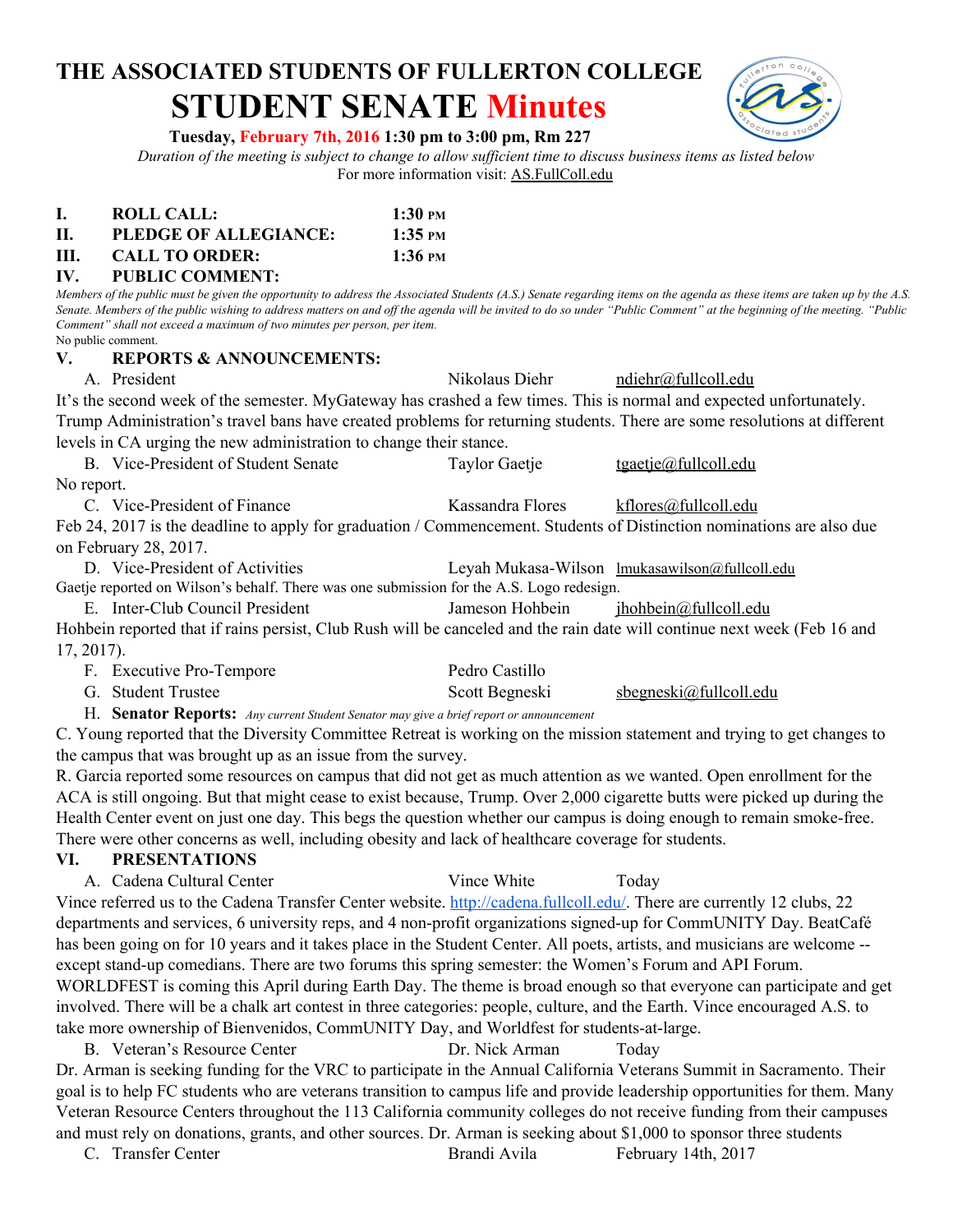**VII. APPROVAL OF MINUTES**

## **A. Senate Minutes from 1.31.17** *(attached) MSP to approve Minutes from January 31, 2017 (Serrano/Gatpandan)* **VIII. A.S. & I.C.C. COMMITTEE REPORTS & MSPs** Senators MUST serve on at least ONE A.S. Committee (indicated **bold**) A. **Activities** Mukasa-Wilson Thursday 12:00pm-1:00pm Gaetje reported that there will be no meeting this week due to Club Rush. Come join us from 10am - 1pm  $\omega$  the Quad. You need to be there for Senate hours. B. **Curriculum & Education (C&E)** Arbab TBD Arbab reported that C&E met briefly before Senate today. C. **Committee on the Environment** Castaneda Thursday 1:30pm-2:30pm Castaneda reported that there are issues regarding the USDA and EPA. There will be a meeting to discuss activism this week. D. Executive Council Diehr Tuesday 3:30 - 4:30 pm E. **Finance & Budget** Flores Tuesday 12:00pm-1:00pm Flores reported that Finance met before Senate today. There was discussion to reduce the AS Benefits fee increase. Flores will be meeting with Cyndi Grein (Bursars) to determine the status of print account. *MSP to reduce the proposed AS Benefits increase from \$15.00 to \$12.00* F. A.S. Benefits Task Force TBD TBD TBD Hohbein will be chairing a meeting on Thursday from 12 - 1 pm this week. G. **Inter-Club Council Hohbein** Hohbein **Monday 1:30pm-3:00pm** Hohbein reported that ICC now has a means for students to add request to be added to club mailing list(s). H. **Judicial** S. Dotterman Thursday 2:30pm - 3:30pm S. Dotterman asked senators which times/dates they could attend a Judicial Committee meeting. A new meeting time for next week was established. I. **Research, Planning, & Resolutions (RPR)** Gaetje Thursday 11:00am-12:00pm

Gaetje reported that a meeting will take place this week.

#### *MSP to approve actions by Finance & Budget Committee (Serrato/To) without objection*

#### **IX. OLD BUSINESS**

#### **A. CareBank**

a. Report for Fall 2016

Plummer reported that CareBank served 12 students. According to CB data, most students requested food and gas cards. There was discussion about promoting the CareBank more through the Food Bank, EOPS, etc.

#### **B. Applicants to serve as Student Representatives:**

- a. Jessica Torres
- b. Michael Lee

#### *MSP to approve J. Torres and M. Lee as Student Reps for Associated Students (Tusken/Escobedo)*

#### **C. Swearing in of Student Senators**

Michael Lee was present and requested to become appointed as a Student Senator until the General Elections. *MSP to appoint Michael Lee as a Student Senator without objections (Gatpandan/Imbre)*

M. Lee was sworn-in at 2:29 pm. Congratulations!

- D. **Resignations** (formal letter must be received by A.S. Office or **AS@fullcoll.edu**)
	- a. Ramy Raoof
	- b. Gregory Boules
	- c. Robert Rosete

## *MSP to accept the resignations from R. Raoof, G. Boules, and R. Rosete (Garcia/S. Dotterman)*

E. Dismissals (referred from Judicial)